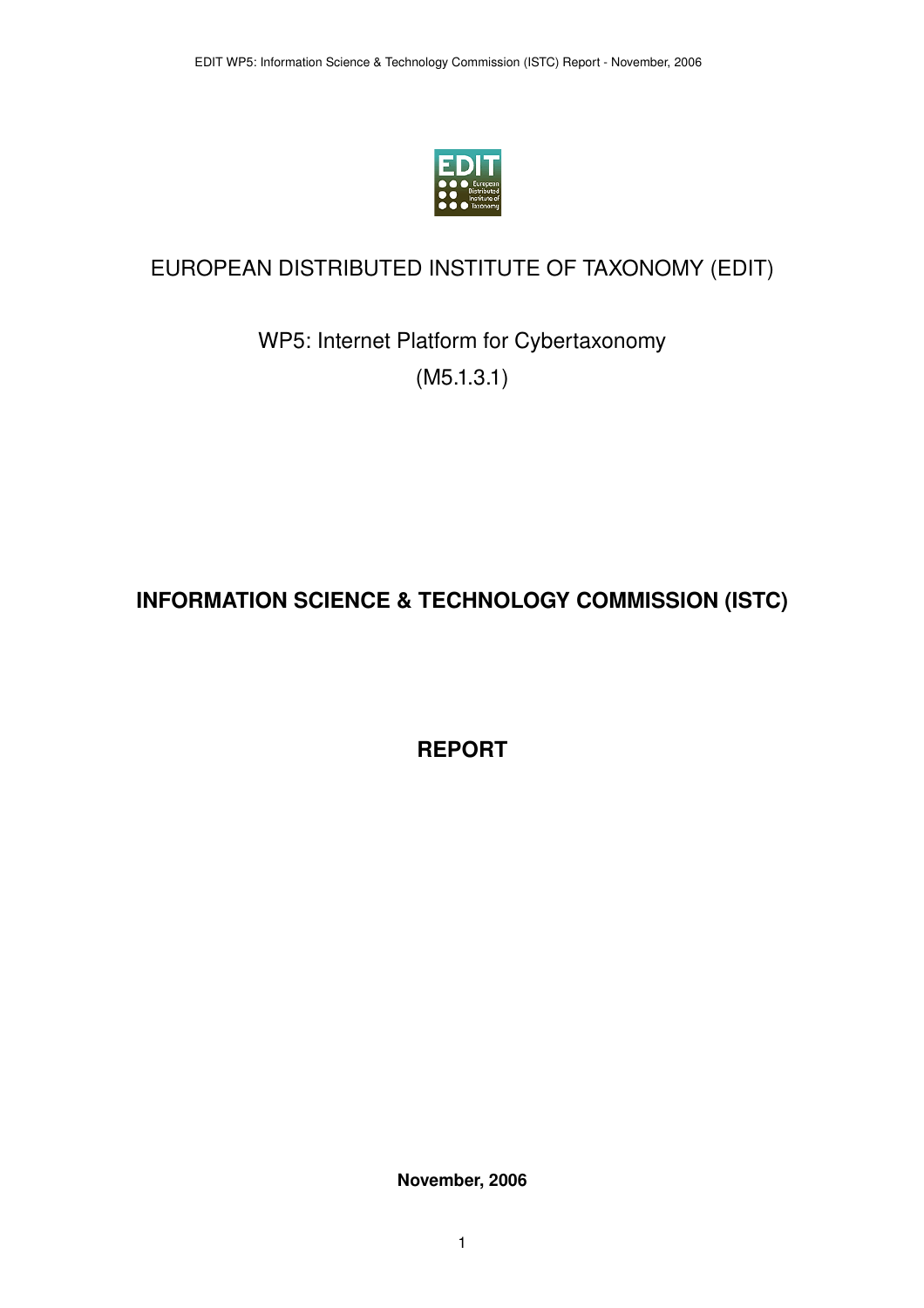## **INFORMATION SCIENCE & TECHNOLOGY COMMISSION (ISTC)**

#### <span id="page-1-16"></span><span id="page-1-15"></span><span id="page-1-14"></span><span id="page-1-13"></span><span id="page-1-12"></span><span id="page-1-11"></span><span id="page-1-10"></span><span id="page-1-9"></span><span id="page-1-8"></span><span id="page-1-7"></span><span id="page-1-6"></span><span id="page-1-5"></span><span id="page-1-4"></span><span id="page-1-3"></span><span id="page-1-2"></span><span id="page-1-1"></span><span id="page-1-0"></span>**Contents**

| 3.2 Determining Resources B: Status of European, US IST Departments 7    |  |
|--------------------------------------------------------------------------|--|
|                                                                          |  |
| 3.4 Integration of Resources B: Sharing of Knowledge & Human Resources 8 |  |
|                                                                          |  |
|                                                                          |  |
|                                                                          |  |
|                                                                          |  |
|                                                                          |  |
|                                                                          |  |
|                                                                          |  |
|                                                                          |  |
|                                                                          |  |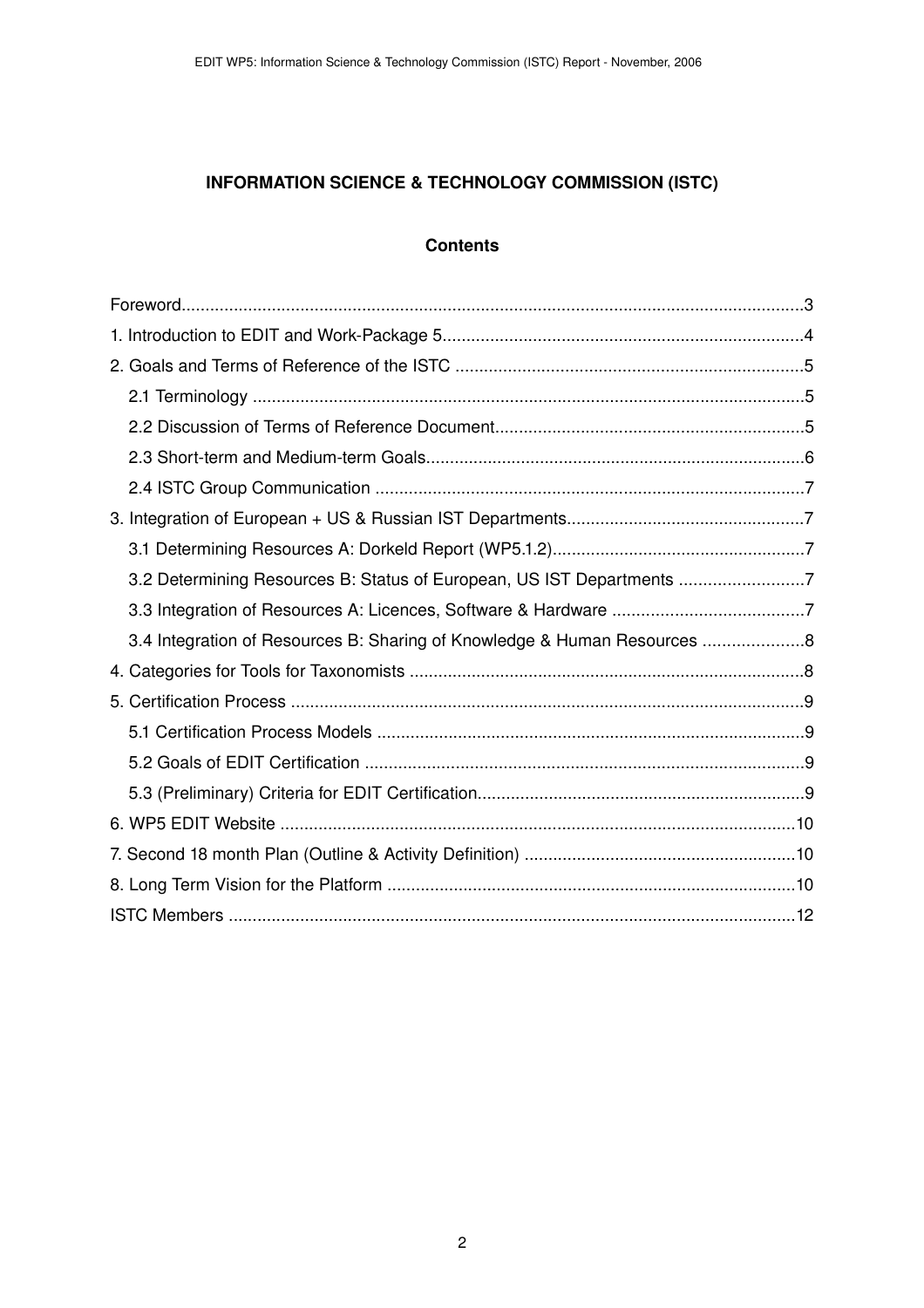#### <span id="page-2-0"></span>**FOREWORD**

The *Information Science & Technology Commission* (ISTC) is part of *European Distributed Institute of Taxonomy* (EDIT) which is funded by the European Union's Sixth Framework Programme Sub-priority 1.1.6.3 "Global Change and Ecosystems", *Network of Excellence*.

Within EDIT, the ISTC is organised by WorkPackage 5 (WP5) *An Internet Platform for Cybertaxonomy* under the work-package milestone (M5.1.3) which states:

"Informatics Committee: Setting up an Informatics Committee to facilitate the dialogue and collaboration between I & IT [IST] departments and to act as the key body proposing procedural changes and adaptations. Ensure interoperability through an infrastructure built on services, ensure (as far as possible) compatibility of components to ease replicated installations. Develop mechanisms for the certification of EDIT platform components" (EDIT Annex I - "Description of Work" p. 116)

This document acts only as a guideline towards formal agreements on the integration of IT resources between EDIT partner institutions. The report is a result of the first ISTC meeting held at the Botanic Garden and Botanical Museum Berlin-Dahlem, November  $6 - 7$ .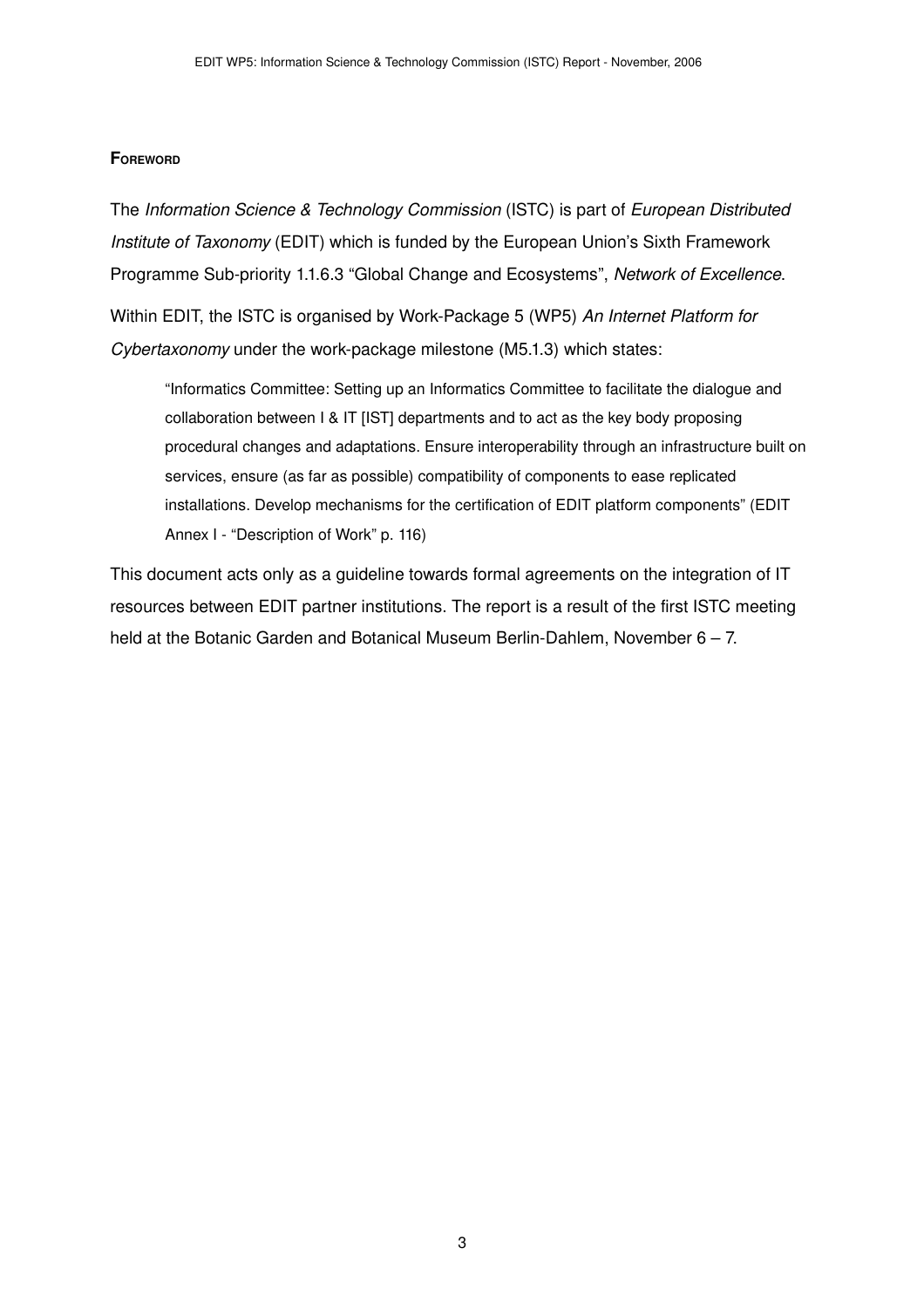#### **1. INTRODUCTION TO EDIT AND WORKPACKAGE 5**

The *Information Science & Technology Commission* (ISTC) is an initiative of the EU funded *European Distributed Institute of Taxonomy* (EDIT). Work-Package 5 (WP5) An Internet *Platform for Cybertaxonomy* is one of the focal points of EDIT as it is directed at the practical application of methods developed in information science and biodiversity informatics for use in revisionary taxonomy and taxonomic field work. At the same time EDIT hopes to facilitate the integration of biodiversity informatics and IT resources within participating institutions.

During the first 18 month period of the project we will set out to analyse the pre-requisites for the establishment of co-operative processes, model the information domain and particularly the work processes. We will also provide first practical applications in a rapid prototyping approach addressing identified bottlenecks. Points that need to be addressed on the organisational side include forming inter-institutional coordination structures to identify parallel activities, inventory techniques (and procedures used in these activities), investigate possibilities for harmonised procedures and/or techniques, and pursue the integration of the data holdings of the participating institutions. An in-depth modelling effort of the revisionary work process and of taxonomic field work in the context of inventory and monitoring projects will be carried out with respect to the necessary analysis of the taxonomic work process. In conjunction with these efforts, we will reach out to identify existing electronic tools for taxonomists, test their usability and where necessary provide developer time to improve their interoperability. The aim of EDIT is to build a distributed computing platform that assists taxonomists by providing certified and tested existing labour and time saving tools in order to do taxonomy expediently and via the web. Although the approach in the short and medium term will be strictly pragmatic and product oriented, room will be left to think about long term integration of taxonomy into a broader eScience environment.

The character of EDIT as a joint effort of large taxonomic institutions with high level support in the institutional hierarchy provides a unique opportunity to build sustainable structures, if acceptance of the tools by the taxonomic researcher can be assured. In order to achieve this, EDIT has already begun to enlist taxonomists to test, document software and provide feedback on various existing taxonomic tools.

More information about EDIT and WP5 can be found at www.e-taxonomy.eu (currently under construction).

4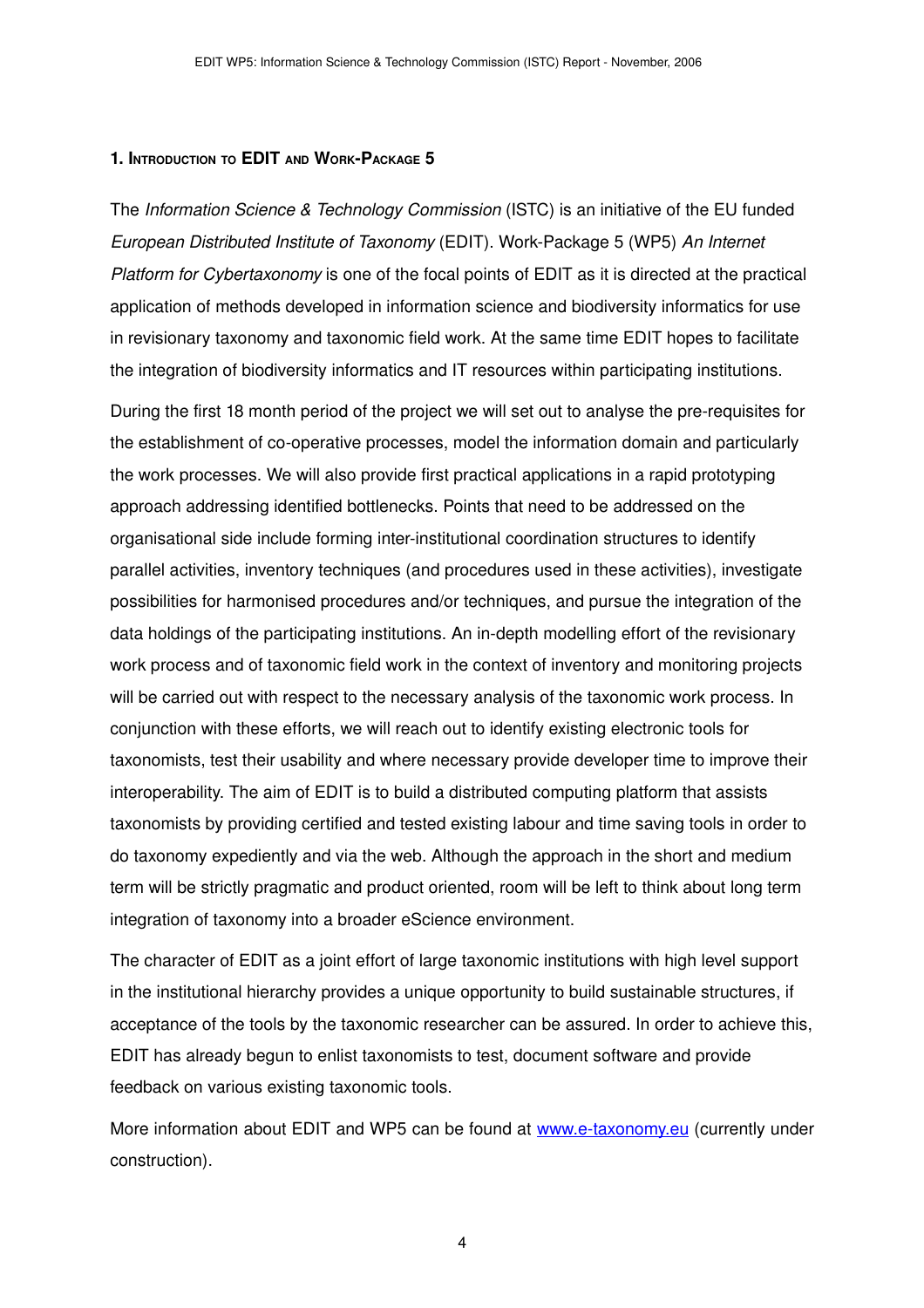#### **2. GOALS AND TERMS OF REFERENCE OF THE ISTC**

#### **2.1 Terminology**

**EDIT Partner**: A signatory to the EDIT Consortium Agreement (CA).

**EDIT 3<sup>rd</sup> Country Participant**: An institution or consortium that has signed the CA but does not receive funding through the project because of its location outside the area qualified for funding by the EU Research Framework Programme.

**Cybertaxonomy:** See discussion on EDIT WP5 Wiki

[http://ww3.bgbm.org/EDIT/cybertaxonomy.](http://ww3.bgbm.org/EDIT/cybertaxonomy) Until a clearer definition is established, the term *Cybertaxonomy* will be referred to as "[cyber]taxonomy".

**ISTC**: Information Science & Technology Commission. The ISTC is run through EDIT WP5.

**IST Department:** Any institutional department, committee or inter-institutional group that is responsible for IT research, development and integration as well as interaction with taxonomists and [cyber]taxonomic projects.

**Resource**: A IST person or IST department, database, or service which can be used to accomplish a goal.

**Short term** denotes processes and tasks to take place within the next 18 months; **Medium term** within the current project's duration (until 2011) and; **Long term** is beyond that period.

**Tool**: A software program that contains one or more functions that can extract, edit, search or compile data relevant to taxonomy (e.g. database, geo-referencing tool).

## <span id="page-4-0"></span>**2.2 Discussion of Terms of Reference Document**

**Background**: To help to overcome the fragmentation of taxonomic institutions and to assist taxonomists to organise their work more efficiently, the ISTC has been organised by EDIT WP5 in order to:

- 1. Establish contact between IST departments and/or IST committees within EDIT partner institutions.
- 2. Acknowledge and support WP5 EDIT activities that aid IST integration.
- 3. Promote communication between IST departments of EDIT partner institutions.
- 4. Establish a Statement of Requirements for IST resources across all EDIT partners.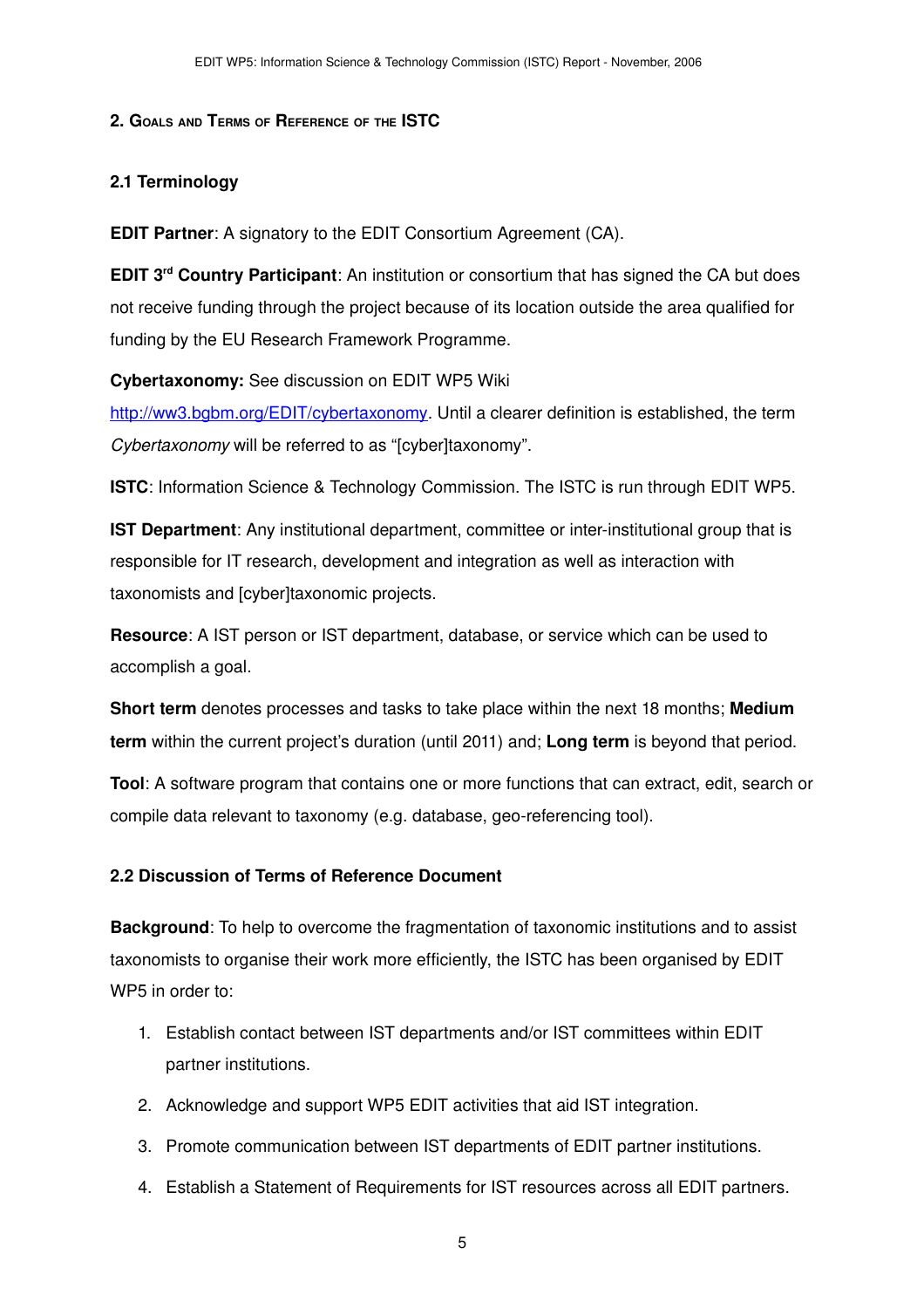The purpose of the ISTC is:

- 1. To define key areas that can benefit from cross institutional integration in order to help the development of [cyber]taxonomy.
- 2. Provide input and feedback with regard to the WP5 work plan.
- 3. To discuss possible short and medium term goals over a period ending in 2011.
- 4. To discuss possible long term goals for a common framework for interinstitutional projects extending beyond 2011.
- 5. Collaborate with existing related [cyber]taxonomic projects and to initiate further projects.
- 6. Draft formal agreements on the integration of IST and human resources between EDIT partner institutions. Presently however, the ISTC is in no position to **ratify or sign any document** relating to its goals.

## **2.3 Short-term and Medium-term Goals**

The short and medium term goals of the ISTC (until 2011) are to:

- 1. Define the key areas for integration that will assist EDIT researchers and developers in creating a [cyber]taxonomic platform.
- 2. Participate in establishing an integrated platform by changing or adapting resources in order to reach a common goal.
- 3. Advise on the annual revision of the WP5 workplan (see 6.2).

The long term goals of the ISTC (beyond 2011) are to:

- 1. Develop and maintain a [cyber]taxonomic platform.
- 2. Maintain and continue further integration of European and other IST and human resources by actively participating in upcoming EU projects

The ISTC recommends including an additional goal:

3. Establish and/or maintain dialogue between IST departments and developers of European and other institutions that wish to integrate their own resources.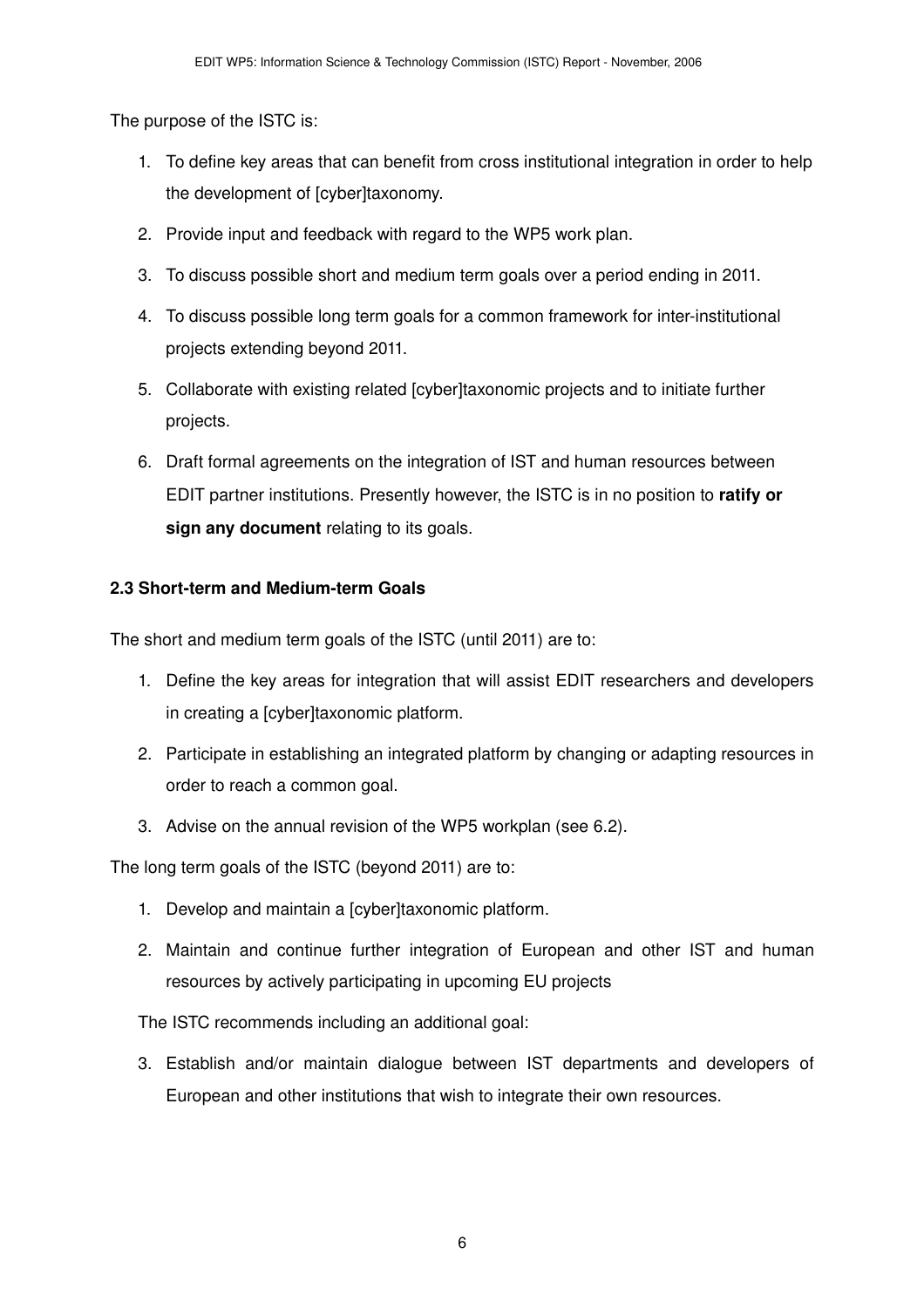## **2.4 ISTC Group Communication**

A mailing list (edit-istc@bgbm.org) has been established between all ISTC members. An ISTC wiki [\(http://ww3.bgbm.org/EDIT/IstcRelated](http://ww3.bgbm.org/EDIT/IstcRelated)) is also available to all ISTC members<sup>[1](#page-6-1)</sup>. All WP5 reports and project documents will be stored in the WP5 Wiki <http://ww3.bgbm.org/EDIT/Welcome>[\)](http://ww3.bgbm.org/EDIT/IstcRelated).

#### **3. INTEGRATION OF EUROPEAN + US & RUSSIAN IST DEPARTMENTS**

## **3.1 Determining Resources A: Dorkeld Report (WP5.1.2)**

**Dorkeld Report**: Franck Dorkeld (INRA) [2](#page-6-2) is responsible for WP5 D5.1.2 Documenting Informatics and IST (I&IT) departments and will present a confidential report outlining the IST structure of several EDIT partner institutions. The report will cover certain aspects of each IST department including:

- Access and link to the internet
- Servers
- Individual computers
- Programming language
- Database management systems
- Security
- Participation and/or interaction with existing taxonomic projects

The report will also include **recommendations for future integration (Month 10).**

## **3.2 Determining Resources B: Status of European, US IST Departments**

Points relating to operation 3.2 are outlined in 3.1.

## <span id="page-6-0"></span>**3.3 Integration of Resources A: Licences, Software & Hardware**

Resources such as licences, software & hardware can be integrated either by sharing a common licence or by allowing inter-institutional access. In order to effectively outline a path

<span id="page-6-1"></span><sup>&</sup>lt;sup>1</sup> Details concerning the EDIT WP5 website can be found under point 6.1.

<span id="page-6-2"></span><sup>2</sup>The task will be handed over to Patricia Mergen (RMCA) in December 2006.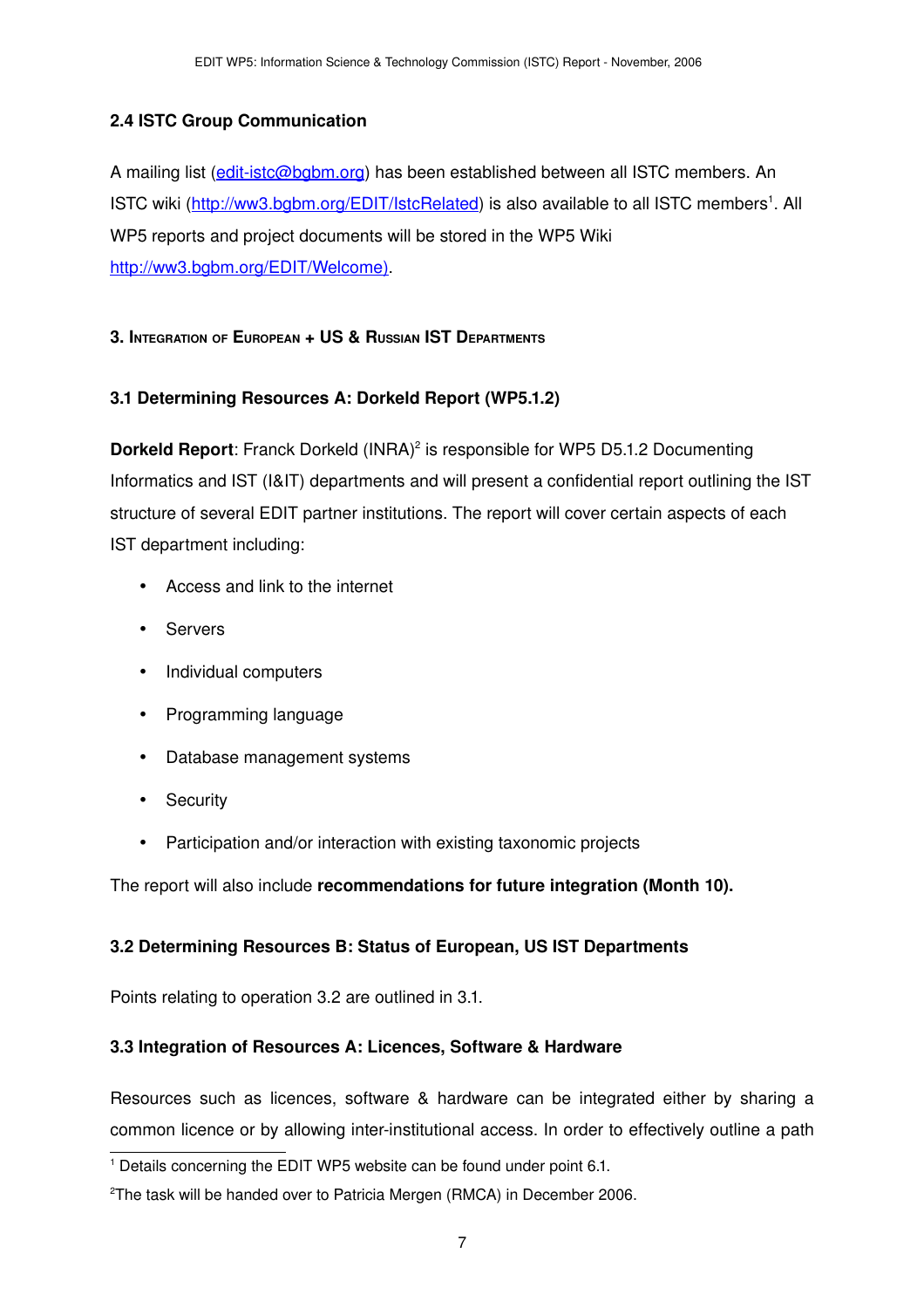to integration, the documentation of IST resources of each institution must be established as well as the willingness of each partner to allow access to other institutions and individuals.

#### **3.4 Integration of Resources B: Sharing of Knowledge & Human Resources**

The problem of citation and copyright are an issue with any sharing of knowledge. A strict guideline detailing a citation process that acknowledges the authors of certain data needs to be established. IST Human resources, such as the sharing of developers or modellers is necessary in case where partner institutions are lacking such skills.

The ISTC recommends that EDIT WP5 developers and modellers visit EDIT partner institutions in order to facilitate an EDIT teaching/training program (as has been the case in WP5.2). Such training programs can be funded by existing EU Projects such as Erasmus, Marie Curie Fellowships or SYNTHESYS.

#### **4. CATEGORIES FOR TOOLS FOR TAXONOMISTS**

The tools and resources category for taxonomists acts as a classification scheme that covers all tools and resources used in the production of the [cyber]taxonomic platform. The ISTC recommends that the same categories for tools also be used for IST and human resources. These categories are as follows:

- Descriptive
- Taxonomic Identification
- Nomenclatural
- Taxonomic Core Module (database & management)
- Geographic
- **Communication**
- Bibliographic
- Image Processing
- **Publication**
- Field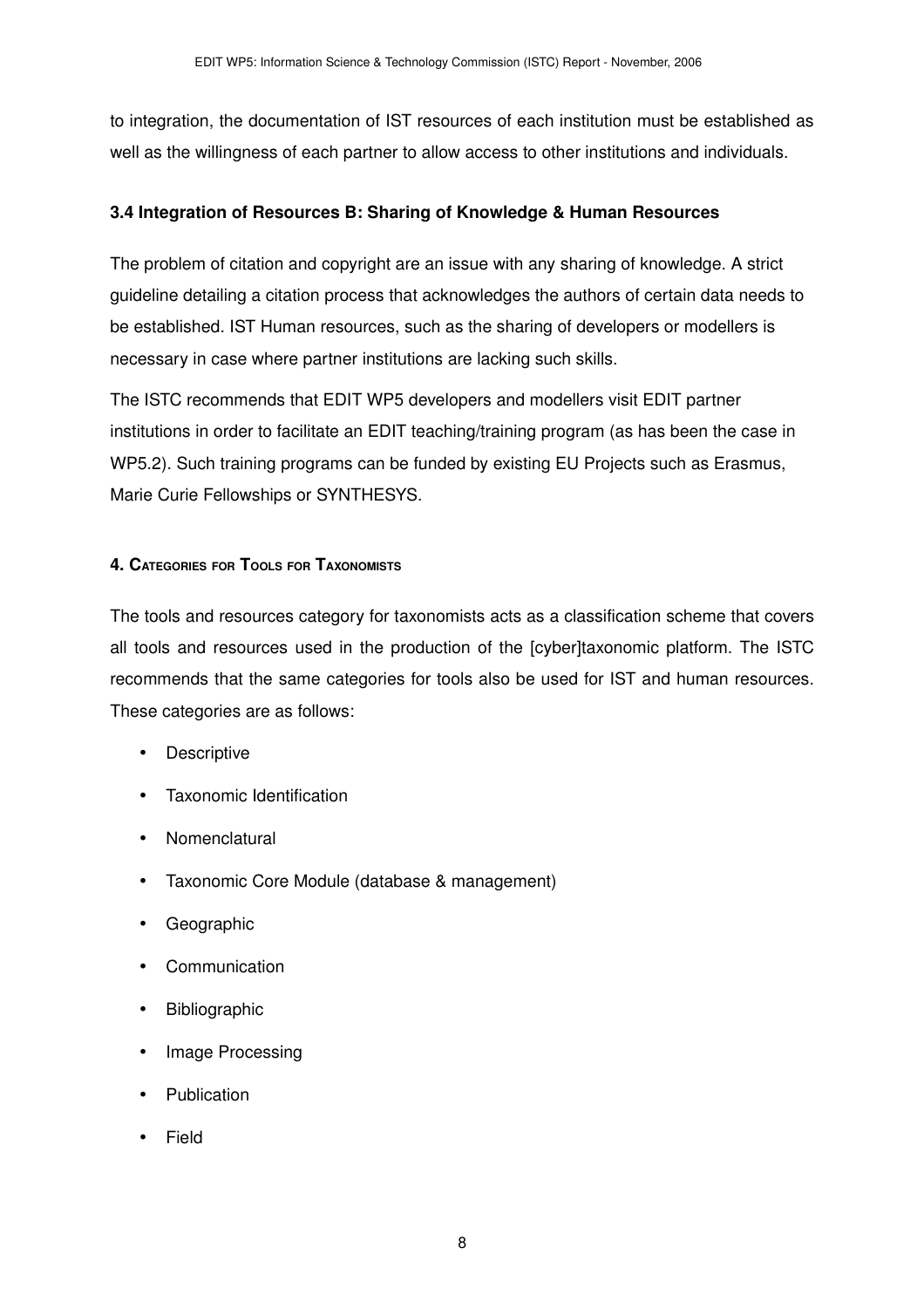The ISTC is currently discussing the accuracy and merit of the classification in the ISTC wiki [\(http://ww3.bgbm.org/EDIT/SoftwareCategories](http://ww3.bgbm.org/EDIT/SoftwareCategories)).

#### **5. CERTIFICATION PROCESS**

#### **5.1 Certification Process Models**

An EDIT certification model or models needs to be established in order to assess tools for [cyber]taxonomy. Existing models (TDWG) are either too specific or too general in relation to existing tools for [cyber]taxonomy. A rigid EDIT [cyber]taxonomic certification should also be recognised by other certification processes (TDWG etc.). Existing tools that will be incorporated into the certification process are being documented during the taxonomic modelling process (WP5.2.1) and will be classified once the taxonomic model is complete (see 4).

## **5.2 Goals of EDIT Certification**

EDIT certification aims to:

- 1. Assess current tools for [cyber]taxonomy based on a list of requirements.
- 2. Promote the use of standardized [cyber]taxonomic work practises worldwide.

The ISTC recommends that two further goals be included in the EDIT certification:

- 3. The identify the necessary criteria for certification (e.g. security, documentation and guarantee of sustainability).
- 4. Encourage the availability of high quality of [cyber]taxonomic data to all [cyber]taxonomists.

The above goals are being further refined by the ISTC (see the ISTC Wiki: http://ww3.bgbm.org/EDIT/Certification)

## **5.3 (Preliminary) Criteria for EDIT Certification**

A list of preliminary criteria for EDIT certification should be established by drafting a *List of Requirements for Standardization of Tools used in the Cybertaxonomic Work Process*. This list will be drafted once current tools are identified and the WP5 taxonomic modelling has been completed (due in late July 2007). The ISTC recommends that: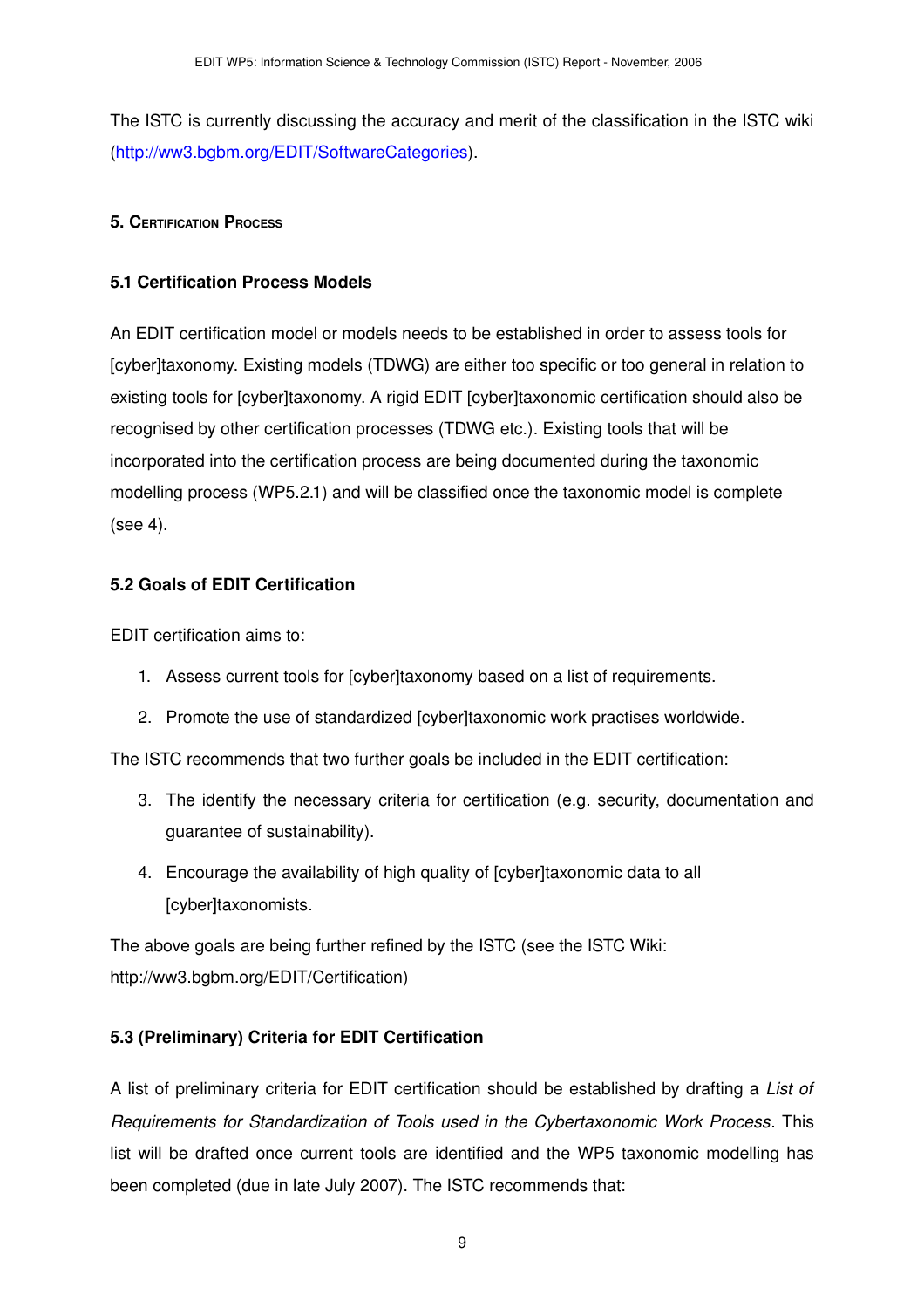- Possible criteria include stability and longevity of tools, adherence to existing standards, adherence to the taxonomic work process, and interfacing.
- Criteria used in other tools (e.g. OpenGIS) and fields (e.g. astronomy) may be assessed for their compatibility to EDIT aims and adopted if appropriate.
- Appropriate testing criteria for EDIT certification must also be assessed using current standards and guidelines (e.g. ISO/IEXC PDTR 15504).

#### **6. WP5 EDIT WEBSITE**

At present the WP5 website is under construction. The ISTC recommends that the preliminary WP5 website be incorporated into the existing EDIT website as a sub domain (wp5.etaxonomy.eu) rather than a separate domain (e.g. www.cybertaxonomy.org).

#### **7. SECOND 18 MONTH PLAN (OUTLINE & ACTIVITY DEFINITION)**

All EDIT work packages are assessed annually by an independent Scientific Advisory Board (SAC). The board makes further recommendations that affect the work plan and finances of each work package. The EDIT work plan for the next 18 month period was presented to the ISTC who have recommended that:

- 1. Further tool/resource categories (descriptive/taxonomic tools, Communication tools etc.) should be added as activities rather than as operations within activity 5.2.
- 2. A operation dedicated to modelling the [cyber]taxonomic platform should be added into activity 5.2.

The revised WP5 work plan has been drafted (including additional costing) for presentation to the Scientific Advisory Council on November 14, 2006.

#### **8. LONG TERM VISION FOR THE PLATFORM**

A list of expectations discussed by the ISTC:

- 1. Establish a standard [cyber]taxonomic model.
- 2. The sharing of licences between EDIT partner institutions.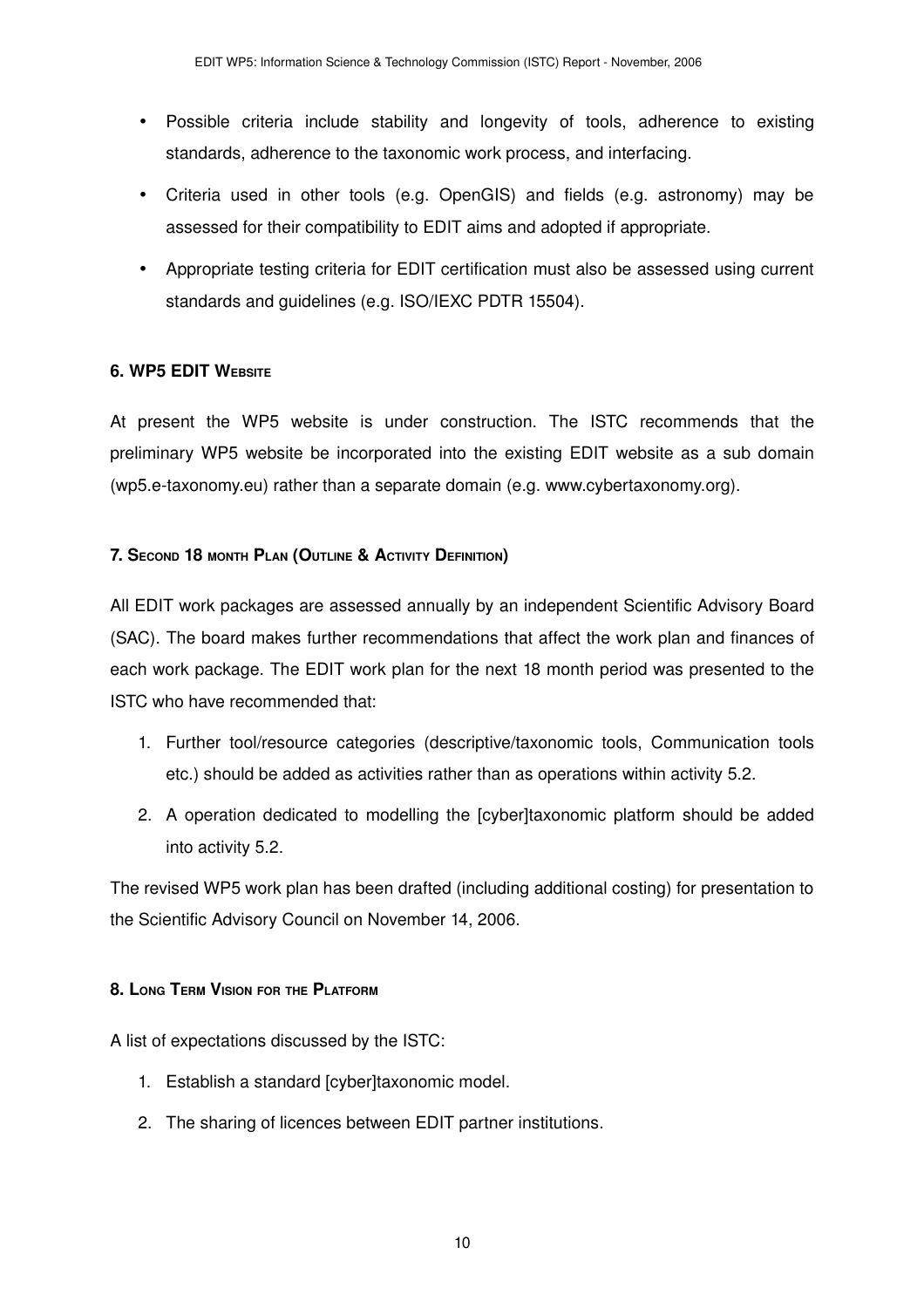- 3. The promotion of a [cyber]taxonomic standard to encourage taxonomists to use [cyber]taxonomic tools.
- 4. The documentation and classification of [cyber]taxonomic tools and resources in order to assist integration efforts between EDIT partner institutions.
- 5. The integration for the [cyber]taxonomy platform needs to be efficient.
- 6. Collaboration between institutions to be increased to avoid duplication of efforts.
- 7. Provide a repository for electronic taxonomic data.
- 8. To promote [cyber]taxonomy as a new way to do taxonomy.
- 9. To promote [cyber]taxonomy as major component of all taxonomic training.
- 10. Establish a standard that assess the quality of data.
- 11. Promote standards that taxonomists trust.
- 12. Assess the effectiveness and quality of [cyber]taxonomic tools.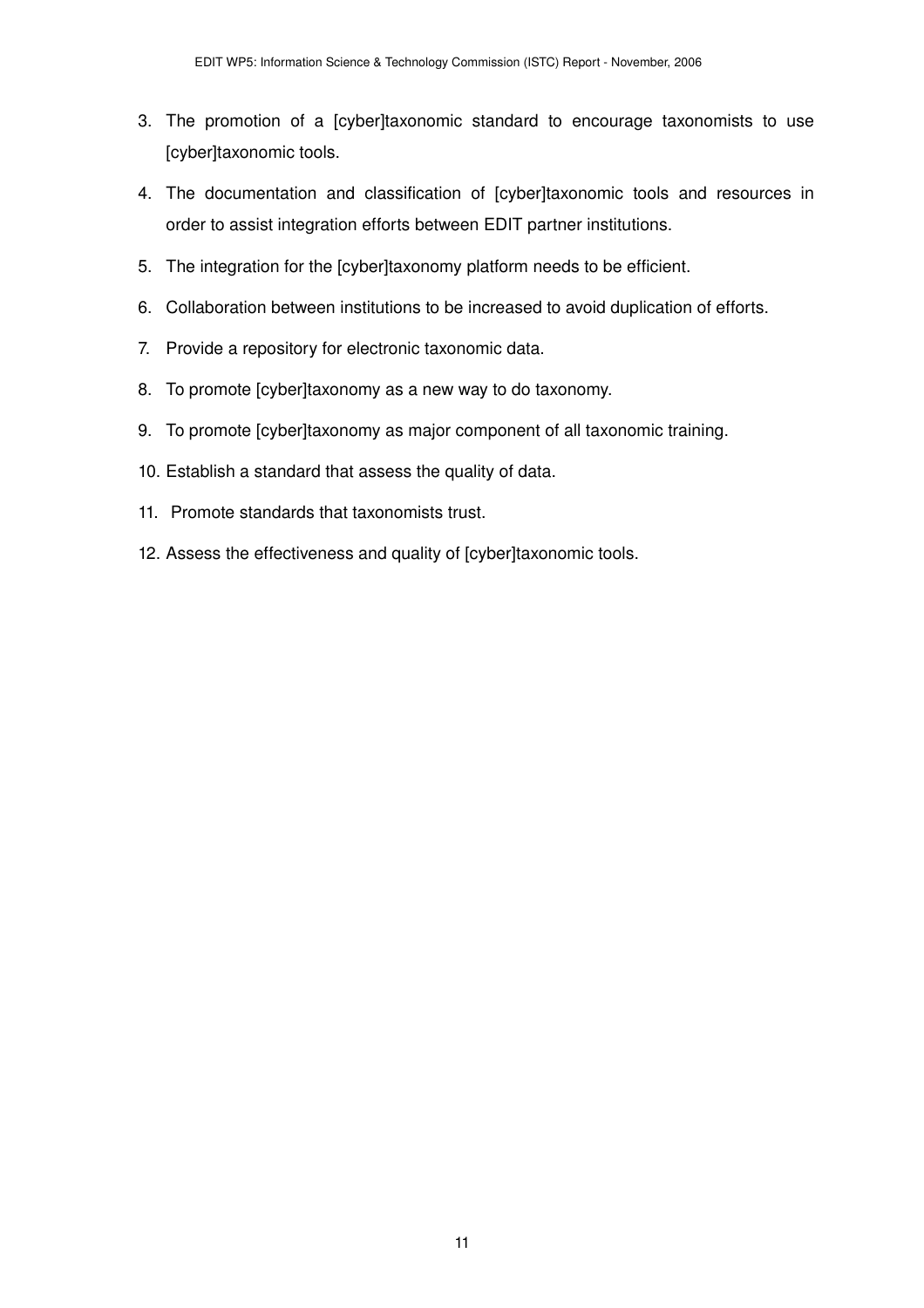#### <span id="page-11-0"></span>**ISTC MEMBERS**

- **Andre de Muelenaere** Royal Museum for Central Africa Department of Zoology Leuvensesteenweg 133080 Tervuren, Belgium Email: [andre.de.muelenaere@africamuseum.be](mailto:andre.de.muelenaere@africamuseum.be)
- **Anton Guentsch** Botanic Garden and Botanical Museum Berlin-Dahlem, Freie Universität Berlin, Königin-Luise-Str. 6-8, D-14191 Berlin, Germany. Email: [a.guentsch@bgbm.org](mailto:a.guentsch@bgbm.org)
- **Chuck Miller** Missouri Botanical Garden, 4344 Shaw Blvd. or P.O. Box 299, St. Louis, MO 63166-0299, USA. Email: [chuck.miller@mobot.org](mailto:chuck.miller@mobot.org)
- **Eduard Stloukal** Department of Zoology, Comenius University, Mlynska dolina B-1, 842 15 Bratislava, Slovakia. Email: [stloukal@fns.uniba.sk](mailto:stloukal@fns.uniba.sk)
- **Franck Dorkeld** Centre de Biologie et de Gestion des Populations (CBGP), Campus international de Baillarguet, CS 30016, cedex 34988, Montferrier-sur-Lez, France. Email: [dorkeld@ensam.inra.fr](mailto:dorkeld@ensam.inra.fr)
- **Graham Higley** Natural History Museum, Cromwell Road, London, SW7 5BD, United Kingdom. Email: [G.Higley@nhm.ac.uk](mailto:G.Higley@nhm.ac.uk)
- **Henri Michiels** Musèum National d'Histoire Naturelle, 57, rue Cuvier 75005 Paris, France. Email: [michiels@mnhn.fr](mailto:michiels@mnhn.fr)
- **Henry Engledow** National Botanic Garden of Belgium, Domaine de Bouchout, 1860 Meise, Belgium. Email: [henry.engledow@br.fgov.be](mailto:henry.engledow@br.fgov.be)
- **Jean Van Onacker** National Botanic Garden of Belgium, Domaine de Bouchout, 1860 Meise, Belgium. Email: [jean.vanonacker@br.fgov.be](mailto:jean.vanonacker@br.fgov.be)
- **Karol Marhold** Department of Vascular Plant Taxonomy, Institute of Botany, Slovak Academy of Sciences, Dúbravská cesta 14, 845 23 Bratislava Slovakia. Email: [marhold@savba.sk](mailto:marhold@savba.sk)
- **Klaus Riede\*** Staatliches Museum für Naturkunde, Rosenstein 1 70191 Stuttgart, Germany. Email: riede.smns@naturkundemuseum-bw.de
- **Malte C. Ebach** Botanic Garden and Botanical Museum Berlin-Dahlem, Freie Universität Berlin, Königin-Luise-Str. 6-8, D-14191 Berlin, Germany. Email: [m.ebach@bgbm.org](mailto:m.ebach@bgbm.org)
- **Mark Jackson** Royal Botanic Gardens, Kew, Richmond, Surrey, TW9 3AE, United Kingdom. Email: [M.Jackson@rbgkew.org.uk](mailto:M.Jackson@rbgkew.org.uk)
- **Markus Döring** Botanic Garden and Botanical Museum Berlin-Dahlem, Freie Universität Berlin, Königin-Luise-Str. 6-8, D-14191 Berlin, Germany. Email: [m.doering@bgbm.org](mailto:m.doering@bgbm.org)
- **Martin Pullan\*\*** Royal Botanic Garden Edinburgh, 20a Inverleith Row, Edinburgh Scotland, EH3 5LR, United Kingdom. Email: M.Pullan@rbge.ac.uk
- **Miklós Rajczy** IT Group, Hungarian Natural History Museum, Budapest, Pf. 137, H-1431, Hungary. Email: [rajczy@nhmus.hu](mailto:rajczy@nhmus.hu)
- **Patricia Mergen** Department of Zoology, Royal Museum for Central Africa, Leuvensesteenweg 13, 3080 Tervuren, Belgium. Email: [patricia.mergen@africamuseum.be](mailto:patricia.mergen@africamuseum.be)